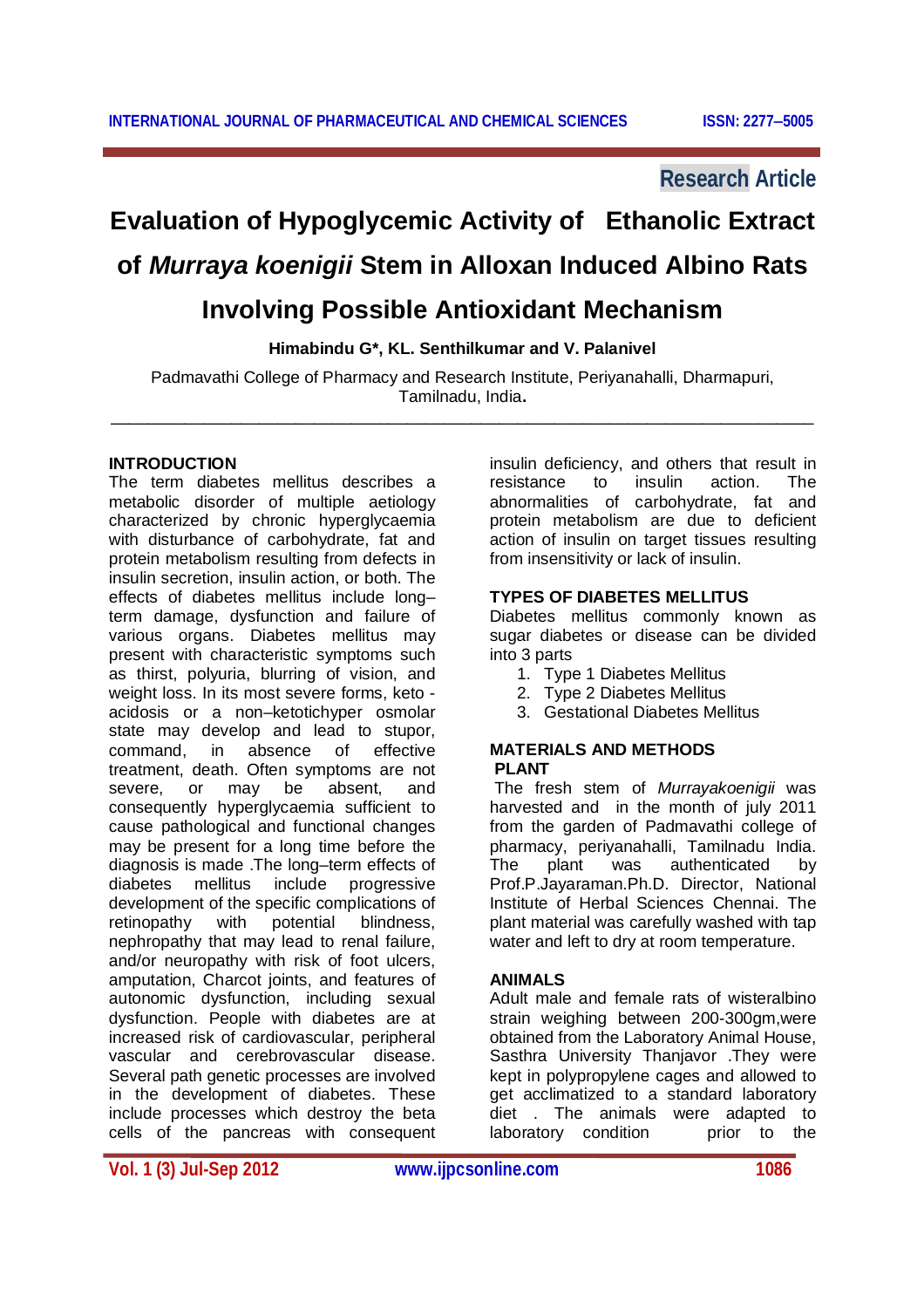#### **INTERNATIONAL JOURNAL OF PHARMACEUTICAL AND CHEMICAL SCIENCES ISSN: 22775005**

experiments and constant room temperature at 22°C–24°C with 12 hour day and night cycle. Feed and drinking water were provided ad libitum. The studies were performed with the approval of Institutional Animal ethics committee (IAEC) following the guide lines of CPCSEA.

#### **CHEMICALS**

Stem of *Murraya kornigii* Padmavathi college of pharmacy garden, Alloxan<br>Scientific Laboratories Dharmapuri. Laboratories Dharmapuri,<br>scientific laboratories Glibenclimide dharmapuri, Estimation kits Mercury Scientific, Salem. All the reagents and chemicals used in the present study were of analytical grade.

#### **EXTRACTION OF CRUDE DRUGS**

The successive extraction of powdered Stem was done by using Soxhlet apparatus, For extraction, 250gm of powdered stem was packed in thimble containing watmann filter paper and extracted with ethanol 90% (60˚C-70˚C) in soxhlet apparatus for the period till all the crude substances were extracted. The extract thus obtained was concentrated with the help of rotatary vacuum evaporator.

#### **PREPARATION OF EXTRACT**

Suspension of ethanolic extract was prepared in 0.5% carboxymethyl cellulose using Tween 20 (0.2% v/v) as asuspending agent. The extract was administered in a dose of 300 mg/kg respectively to alloxan induced diabetic Wister rats.

#### **EXPERIMENTAL DESIGN**

Experimental animals are divided in five groups each groups having six animals (albino rat-Wister strain)

**Group I**. Normal group Received 1 ml of saline and served as control. Once a day orally for 15 days by using an intra gastric tube.

**Group II.** Positive control group received alloxan 120mg/kg body weight Administered through intra-peritonially **Group II1**. Standard group received glibeclamide 10mg /kg body weight once a

day orally for 15 days by using an intragastric tube.

**Group IV.** Received Ethanol extraction of *Murrayakoenigii stem* 300 mg/kg body weight once a day orally for 15 days by using an intra gastric tube

After inducing alloxan rats were fasted overnight and blood was withdrawn from the retero orbital puncture 1st on the  $15<sup>th</sup>$  day of induction of diabetes. Blood glucose level, total cholesterol, triglycerides, Body weight were determined for all the four groups

#### **HYPOGLYCEMIC STUDY IN (WISTER STRAIN) ALBINO RAT**

Diabetes was induced by intraperitoneal injection of alloxan monohydrate (5% w/v) in physiological saline at a dose of 120 mg/ kg body weight The rats were fasted for 48 hours before inducing diabetes with alloxan animals were injected by intraperetonial route with alloxan of 120mg/kg per body weight in 0.9% freshly prepared saline solution which was sterilised before use in autoclave.control animals received saline solution alone. Alloxan induced animals were allowed to drink 5%glucose solution to overcome drug induced hypoglycaemia for 2 days. Alloxan treated rats were divided into a group .the treatment was started on the  $4<sup>th</sup>$  day after induced diabetes and this is considered as the first day of the treatment.

#### **STATISTICAL ANALYSIS**

The quantitative measurements were made on six animals in each group and the values were expressed as Mean ± SEM data obtained was subjected to one way (ANOVA). Followed by Turkey Multiple comparisons test and p<0.01\*, 0.001\*\* were consident

## **RESULTS AND DISCUSSION THE PERCENTAGE YIELD=10.5%w/w**

The percentage yield of ethanolic extract of *Murrayakoenigii* stem was found to be: Total amount of crud drug used=200gm. Amount obtained as ethanolic extract= 10.5%w/w.

**Vol. 1 (3) Jul-Sep 2012 www.ijpcsonline.com 1087**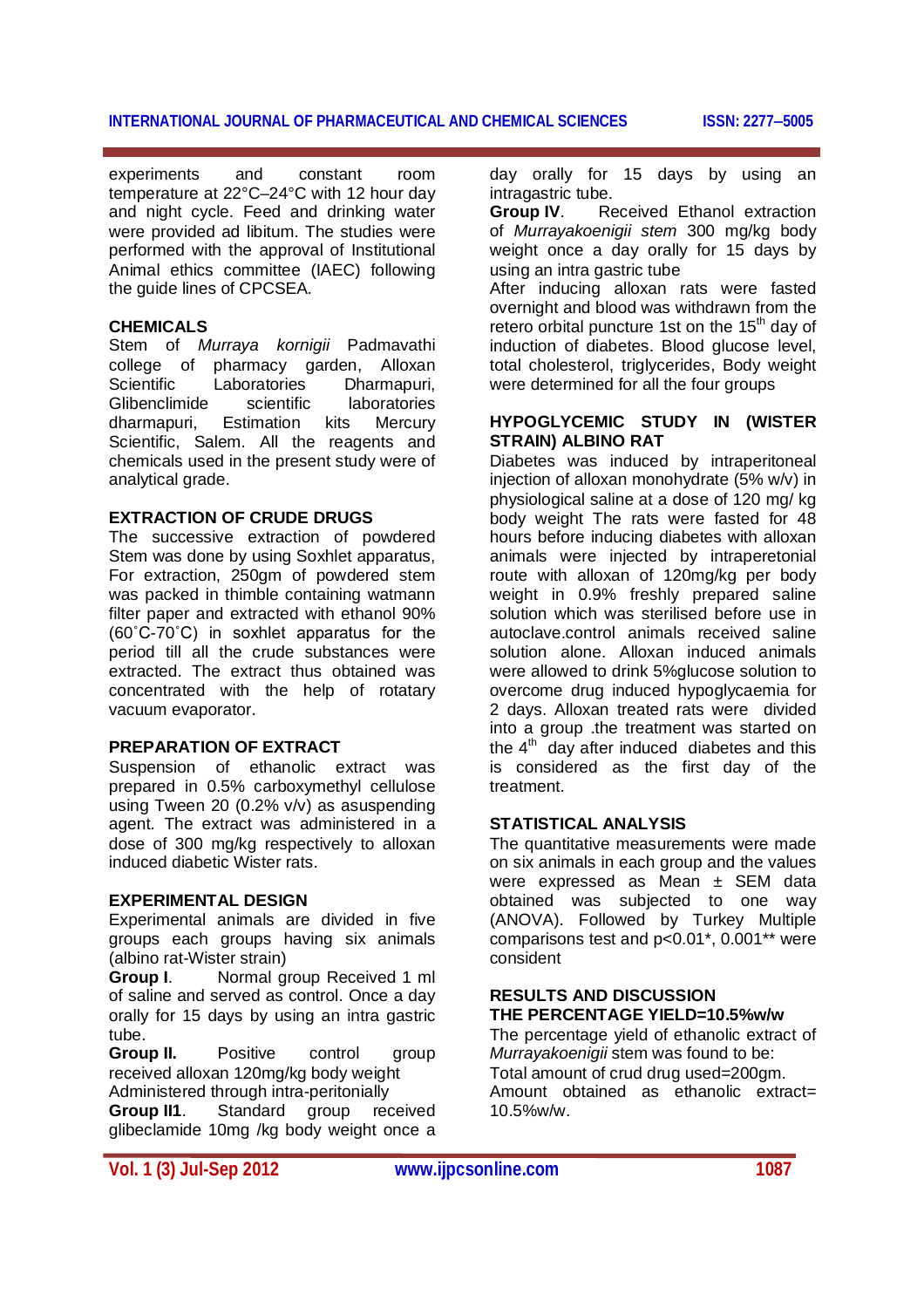#### **INTERNATIONAL JOURNAL OF PHARMACEUTICAL AND CHEMICAL SCIENCES ISSN: 2277-5005**

| Table 1           |                  |                             |                         |
|-------------------|------------------|-----------------------------|-------------------------|
| <b>PLANT NAME</b> | <b>PART USED</b> | <b>METHOD OF EXTRACTION</b> | <b>PERCENTAGE YIELD</b> |
| Murrayakoenigii   | Stem             | Soxhlet apparatus           | 10.5%w/w                |

**PHYTOCHEMICAL TESTS FOR ETHANOLIC** 

*Murrayakoenigii***stem**

The Ethanolic extract of *Murrayakoenigii* stem subjected to phyto chemical screening

shows the presence of alkaloids, tannins and phenolic compounds The results are as follows:

|  | Table 2: Preliminary phytochemical results |
|--|--------------------------------------------|
|--|--------------------------------------------|

| <b>Phytochemical constituents</b> | <b>Ethonal extract</b> |
|-----------------------------------|------------------------|
| Alkaloids                         |                        |
| Glycoloids                        |                        |
| Tannins and phenolic compounds    |                        |
| Steroids                          |                        |
| Saponins                          |                        |
| Flavonoids                        |                        |
| Proteins, amino acids             |                        |
| Carbohydrats                      |                        |

(+) indicates presence ( -)indicates absence

#### **ESTIMATION OF GLUCOSE**

| Table 3                                                                                               |                  |                         |                      |                      |
|-------------------------------------------------------------------------------------------------------|------------------|-------------------------|----------------------|----------------------|
| Number of davs                                                                                        | <b>Normal</b>    | <b>Positive control</b> | standard             | Extract              |
| dav                                                                                                   | $91.56 \pm 4.93$ | $209.46 \pm 8.16$       | $204.05 \pm 10.10^*$ | 208.67±10.01         |
| 15 <sup>th</sup><br>dav                                                                               | $94.14 \pm 4.80$ | $235.39 \pm 11.45$      | 104.86±11.45**       | $144.41 \pm 6.79$ ** |
| Values are expressed as mean $\pm$ SEM., (n=6), *P < 0.01 significant, **p < 0.001 Highly Significant |                  |                         |                      |                      |



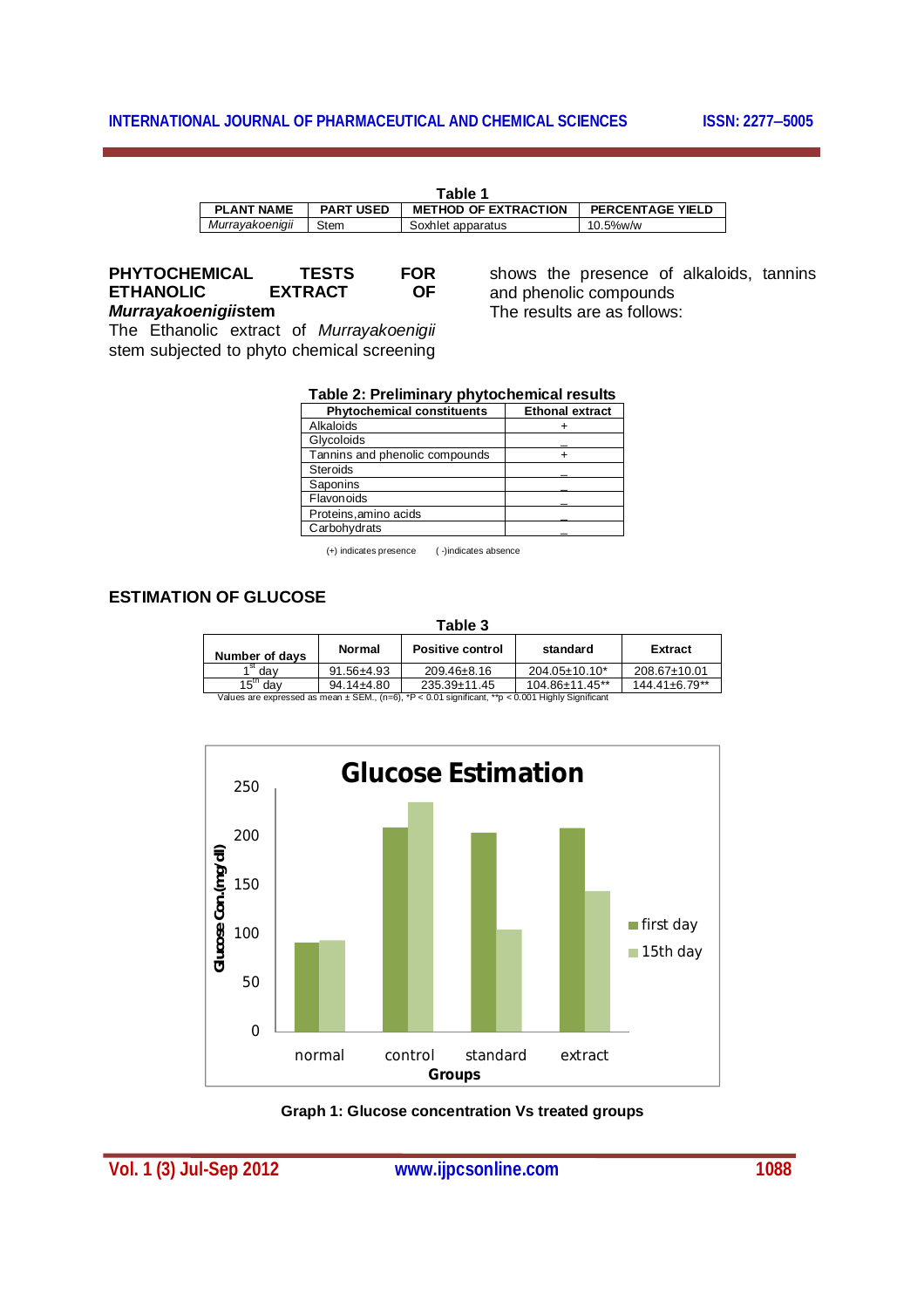#### **INTERNATIONAL JOURNAL OF PHARMACEUTICAL AND CHEMICAL SCIENCES ISSN: 2277-5005**

**Table 3** shows, alloxan induced Diabetes, by damaging the insulin secreting cells of the pancreas leading to hyperglycemia (Szeuldelski: 2001). Administration of alloxan 120mg/kg (i.p) lead to elevation of fasting blood glucose levels, along with significant decrease in body weight over a period of 15 days and it was partially restored or improved upon administration of *Murrayakoenigii*stemethanolic extract significantly decreased the elevated blood glucose level comparison to untreated diabetic. Wister strain albino rats after15 days of daily treatment with extract led to fall in blood glucose level by 40-50% respectively.

### **ESTIMATION OF TOTAL CHOLESTEROL**

| L.<br>۰,<br>×,<br>× |  |
|---------------------|--|
|---------------------|--|

| Normal                                   | $199.1 + 2.5$      |  |
|------------------------------------------|--------------------|--|
| <b>Diabetic</b>                          | $270.3 \pm 3.1$    |  |
| Glebenclamide                            | $255.33 \pm 1.4**$ |  |
| Extract                                  | $265.5 \pm 0.8$ ** |  |
| alues are expressed as mean ± SEM (n=6). |                    |  |

Values are expressed as mean ± SEM., (n=6), \*P < 0.01 significant, \*\*p < 0.001 Highly Significant



#### **Graph 2: Cholesterol Vs Treated groups**

The Cholesterol, significantly reduces in Ethanol extract, treated diabetic rats respectively, ethanolic extract shows significance.

#### **ESTIMATION OF TRIGLYCERIDES**

| Table 5                                         |                |  |  |
|-------------------------------------------------|----------------|--|--|
| Normal                                          | $96.6 \pm 2.6$ |  |  |
| <b>Diabetic</b>                                 | $183.8 + 4.4$  |  |  |
| Gibanclimedel                                   | 122.6±5.4**    |  |  |
| Extract                                         | 106±5.1**      |  |  |
| Values are expressed as mean $\pm$ SEM., (n=6), |                |  |  |

Values are expressed as mean ± SEM., (n=6), \*P < 0.01 significant, \*\*p < 0.001 Highly Significant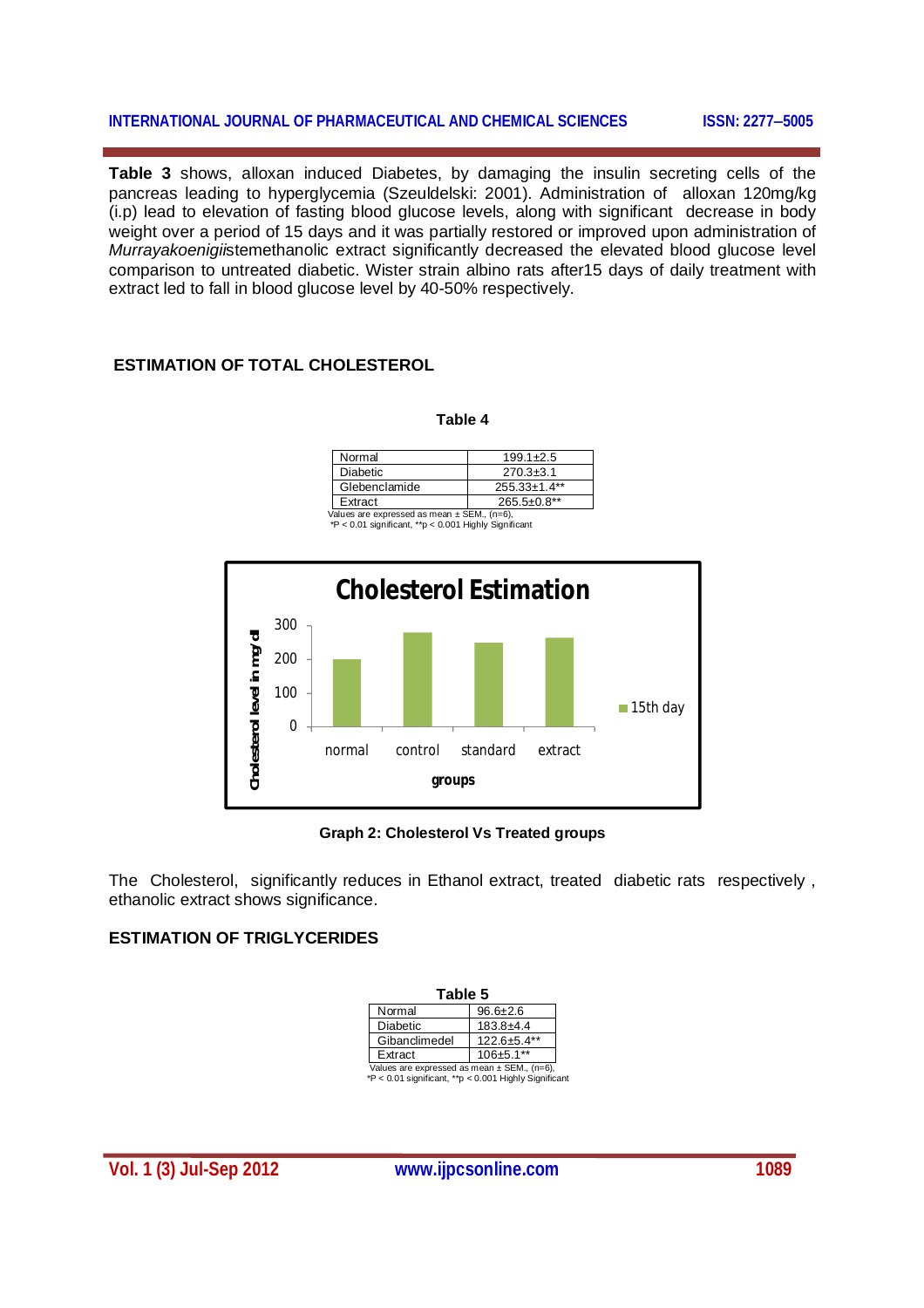#### **INTERNATIONAL JOURNAL OF PHARMACEUTICAL AND CHEMICAL SCIENCES ISSN: 2277-5005**



**Graph 3: Triglycerides Concentration Vs Treated Groups**

The triglycerides, also significantly reducesin Ethanol extract, treated diabetic rats, respectively, ethanolic extract shows significance.

#### **Body weights of alloxan induced diabetic rats after treatment with** *Murrayakoenigii* **stem extract**

| Table 6                                                                                               |                                  |                                             |                       |
|-------------------------------------------------------------------------------------------------------|----------------------------------|---------------------------------------------|-----------------------|
| <b>Groups</b>                                                                                         | <b>Before diabetes induction</b> | After inducing diabetes 1 <sup>st</sup> Day | $15^{\mathrm{m}}$ Dav |
| Normal                                                                                                | $265.30 \pm 18.50$               | $265.40 \pm 17.60$                          | 266.80±13.55          |
| Control                                                                                               | 271.60±12.30                     | 269.50±13.90                                | 182.00±13.55          |
| Glibenclamide                                                                                         | 273.30±18.40                     | 264.60±23.30                                | 275.0±15.90**         |
| Extract                                                                                               | $272.10 \pm 14.80$               | 264.50±15.50                                | 274.90±5.10**         |
| Values are expressed as mean $\pm$ SEM., (n=6), *P < 0.01 significant, **p < 0.001 Highly Significant |                                  |                                             |                       |



**Graph 4: Body Weight Vs Treated Groups**

#### **DISCUSSION**

*Murrayakoenigii.* belongs to Rutaceae family. There are approximately fourteen global species available in India it is more popular due to its large spectrum of medicinal properties and also because of the use of its leaves for centuries as a

**Vol. 1 (3) Jul-Sep 2012 www.ijpcsonline.com 1090**